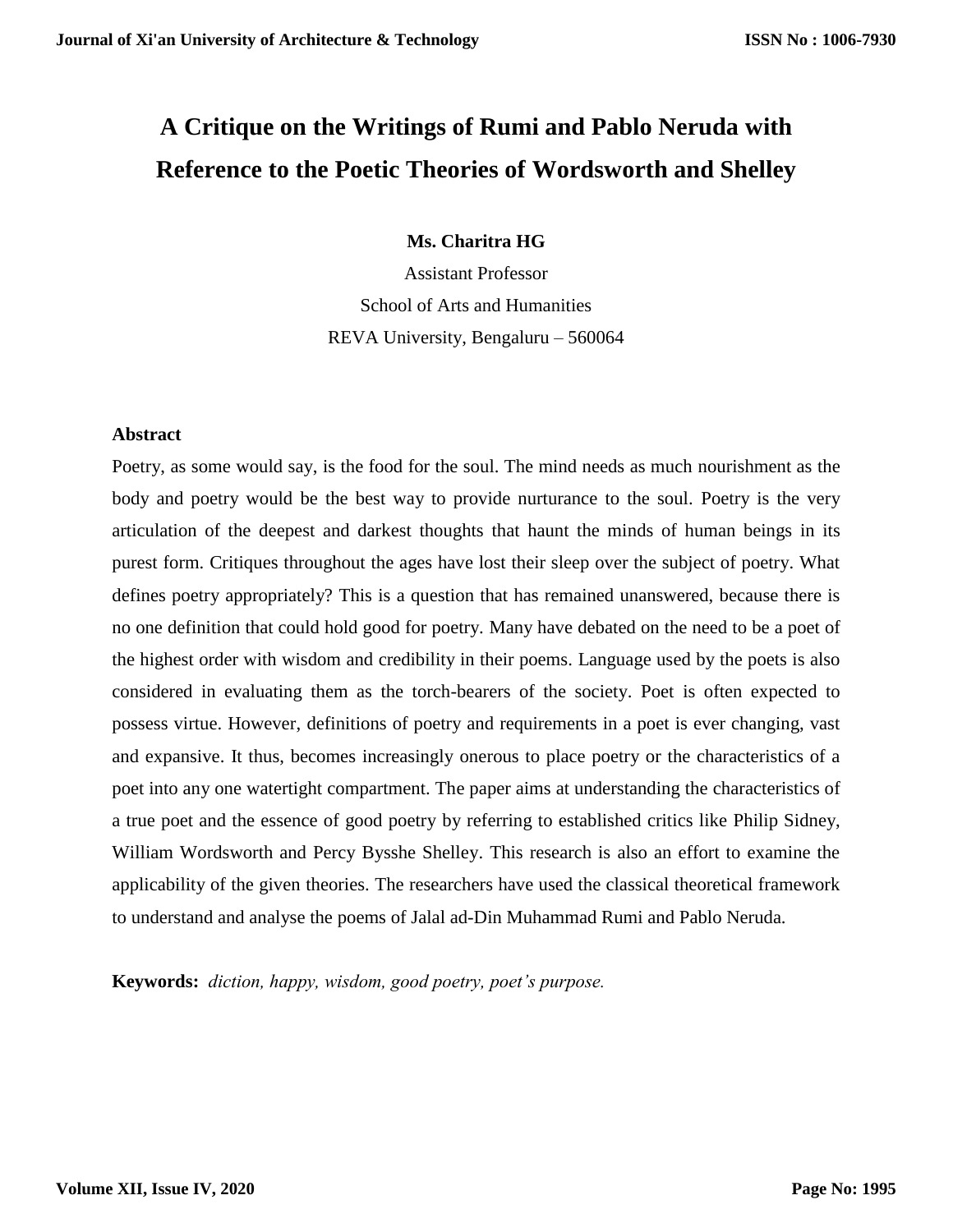# **Introduction:**

Poetry by definition, has no single clear-cut definition and it is futile to even attempt to define perhaps the greatest art, poetry. If one were to be mistaken that in order to be able to write poetry, one had to have the embellished of languages or the highest of education, they are often proved wrong. Composing great poetry is not always limited to possession of the highest education or the most ornate language skills as many individuals without the mentioned qualities are also capable of doing the same. All one needs is the power to feel intensely, observe and be true to one's feelings and emotions about the same. Poetry can talk about the simplest of things to the laws that govern the movement of planets. Poetry is everywhere and all one needs is an eye to spot it. As the great American poet James Tate would put it, "Poetry is everywhere, it just needs editing".

# **Decoding Wordsworth and Shelley**

"Poetry is the spontaneous flow of powerful emotions…recollected in tranquility"- William Wordsworth

Our great literary minds of the 18<sup>th</sup> and the 19<sup>th</sup> century, namely William Wordsworth, and P.B. Shelley have been extremely didactic in their essays and criticisms regarding the true nature of a poet and poetry. They have laid down strict ground rules and if one were to be rightfully known as a poet, or if a poem had to pass as a good poem, these ground rules were to be strictly followed. However, the question that arises is, how far is it wise to lay down stringent rules when it comes to composing poetry or any piece of literature for that matter? The answer to the question shall be discovered by taking examples of different poems that were composed at a time period prior and after to their age.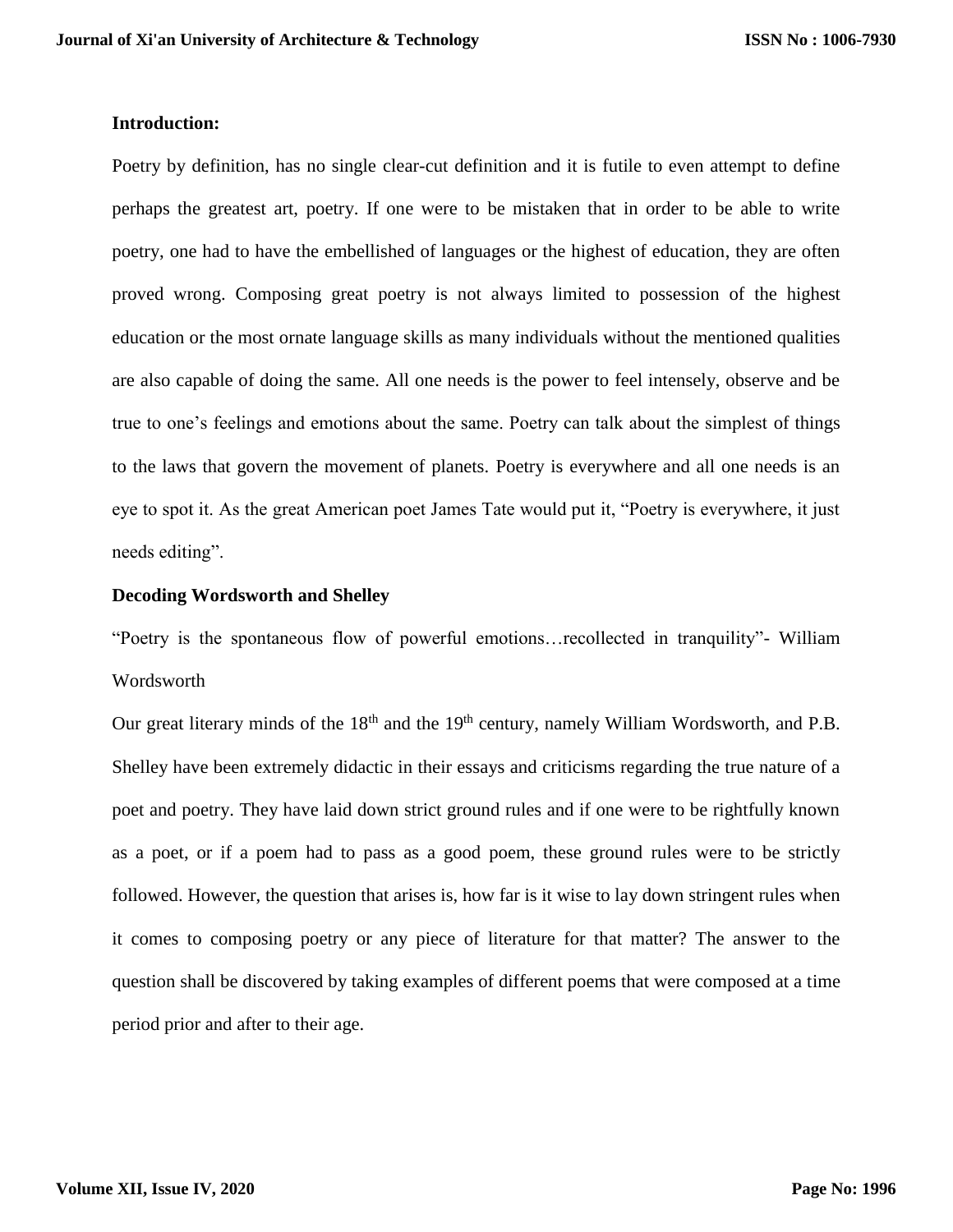In Wordsworth's "Preface to Lyrical Ballads", he emphasizes on the fact that the best poetry has the simplest of dictions, should be raw and rustic. He claims to have broken away from the  $18<sup>th</sup>$ century structure of poetry which were artificial, overelaborate, and which were under the influence of 'social vanity'. He declares that poetry should be based on the simple incidents and events of life, and should not have to struggle to find the motivation behind the poem. In simple terms poetry is all about finding the 'extraordinary in the ordinary'.

This can be held true if one were to analyse the different subjects that had been taken into consideration while composing poetry. Consider for example, the poems "This Is Just To Say" and "Red Wheelbarrow" by the American poet William Carlos Williams. The subject of the poems is as simple as it gets. One talks about plums and the other talks about a red wheelbarrow. However, the analysis of the poems can go as deep as Biblical connotations and the daily struggles of life. Thus, one could seem to agree with Wordsworth's point of view in "Preface to Lyrical Ballads" that poetry should be based on the simpler and routine aspects of life. However, the statement made by Wordsworth in his "Preface to Lyrical Ballads" cannot be held as a universal rule or a formula that can be applied to every poem ever composed. While it is truly easy for one to understand a poem that takes its inspiration from nature, one that talks about 'daffodils' and a 'solitary reaper', this is not a mandate; and poets who compose poems that do not follow the criteria laid down by Wordsworth, cannot be brushed aside as poets whose poems are not good enough. These are the poets who probably have more to teach than any other nature poet, owing to their poems which is rich in its political, cultural, philosophical and spiritual relevance. Further, if one considers reading any poem by Sylvia Plath or Emily Dickinson, the subject matter of their poems is not bright, happy or even simple. A surface level reading of the poems would not reveal even half of what it truly means. However, these are the poems that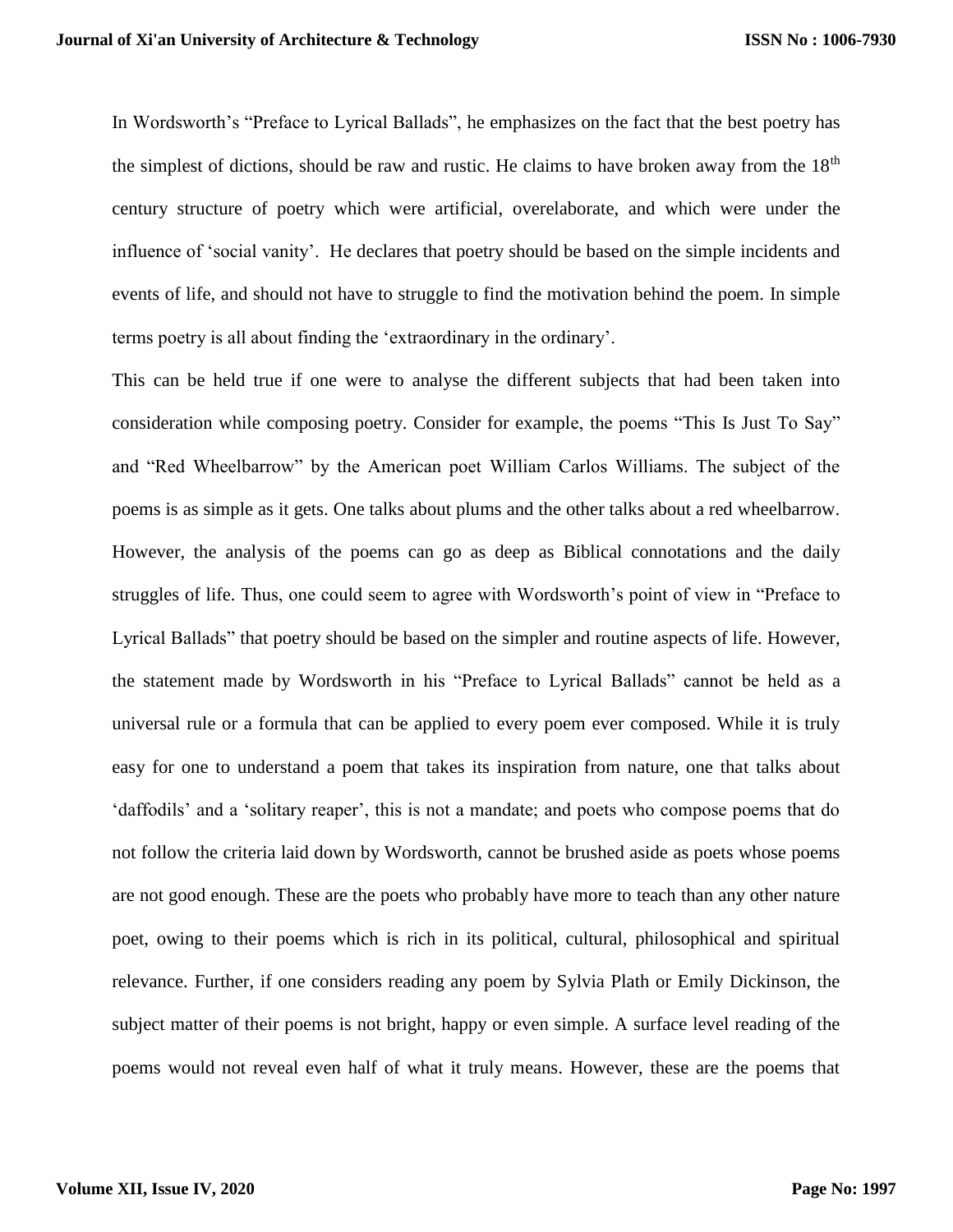nourish the human life with their poignant lessons on life, grief and isolation. Plath battled all her life with depression, Dickinson struggled with the pangs of her feelings of isolation and alienation. Their poems are the very articulation of these struggles, something that is relevant even to this day. Their poems do not appear to agree with Wordsworth's view of emotions that have been recollected in 'tranquility'.

Further, reading Percy Bysshe Shelley's "Defence of Poetry", one can raise certain objections with reference to the essay. Shelley notes in his essay, "Poetry is the record of the best and happiest moments of the happiest and best minds", and he also goes on to justify his statement by saying that a true poet drives happiness even from the worse of situations. He argues that, "A poet as he is the author to others of the highest wisdom, pleasure, virtue and glory, so he ought personally to be the happiest, the best, the wisest, and the most illustrious of men". This statement is only true in parts where he says that a poet should have wisdom and must be illustrious of men, because a poet paints a vivid picture with just his words and he truly must have wisdom of some kind or another to be able to compose poetry. However, the statement also emphasizes that Shelley was truly under the illusion that all poets are happy and a good poem can only be composed from a happy state of mind. In order to refute the argument, one must consider poems that are centered around subjects of political consciousness. Auden's "Refugee Blues" is a poem centered around political events and the tone of the poem is not that of bliss or beauty. It only highlights the pain of being alienated from one's land due to political turmoil and atrocities of the authority in charge. Dickinson, Plath, Woolf and the like's oeuvre of poetry can be taken into consideration here, for refuting Shelley's obsession with the word 'happy'. s The objections raised in this paper with regards to the essays of Wordsworth and Shelley about the attributes of true poetry and a poet can be further understood in greater details in the light of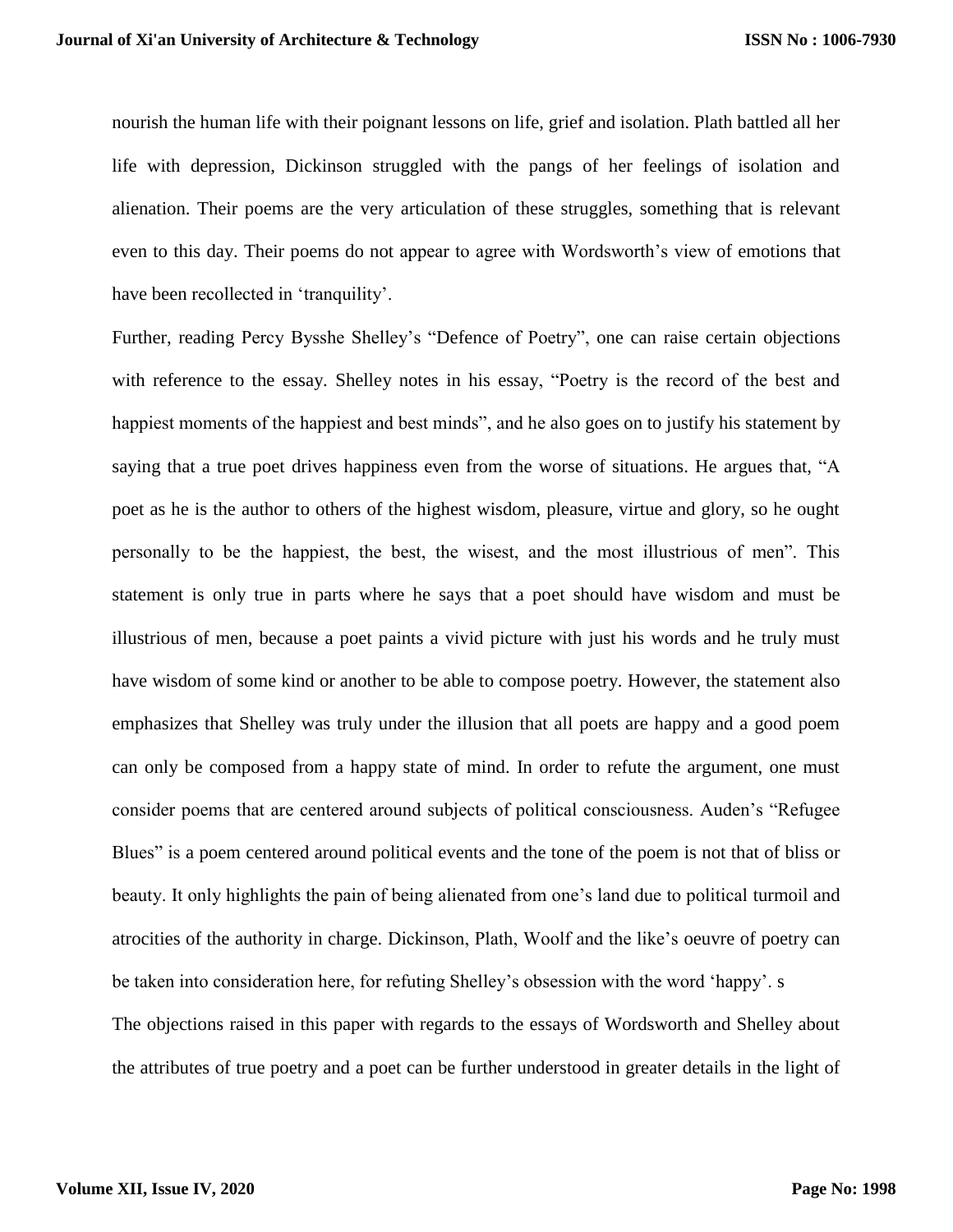Rumi and Neruda's works. Two poets who belong to a completely different socio-political and socio-cultural timeline. Both the poets from different literary periods have been taken for analysis and interpretation to evaluate the universality of the poetic guidelines laid down by critics of English Literature.

# **Rumi: The bridge to a greater understanding of love, life, death and beyond!**

*Masnavi* the great work of the world's greatest Sufi poet, Rumi, has often been hailed as the 'Quran in Persian'. Rumi's poems are spiritual, without being religious. They are philosophical, without being didactic. His verses implant in the minds of individuals and sow the seed of passion and of love, they provide nourishment to the mind. Rumi can be addressed as the poet who serves as a bridge between what is right in front of us and what cannot be articulated. It is truly a bridge to a greater understanding of every element of life, death and beyond.

Few of his love poems (all in translation) like "Land of Love", "Romance", "Secret Love", "The Furnace" and "Love is Surrender" cannot be limited within the periphery love poems. It is more than that. Rumi celebrates various forms of love in his poems, love in secrecy, the passion that dominates love, love that transcends all religions and emerges as the ultimate religion.

His other set of poems that has been taken into the study are "Seed", "The Beyond", "Tongue", "Woman", "Sufi's Wisdom", "Life", "The Light Inside", "The Prison". These poems are highly philosophical and spiritual in nature and unmistakably they give shape to what cannot be seen or heard. In all these verses, Rumi only states what he feels can help human beings understand the philosophy of life. He puts into words something that is so abstract, intangible but palpable at the same time. However, never does any of his poems go to the extent of being didactic or polemic in nature. In "Sufi's Wisdom" Rumi says that, that which we seek outside, the true meaning of life, the meaning of a Sufi's preaching, cannot be understood by visiting the dry pages of books.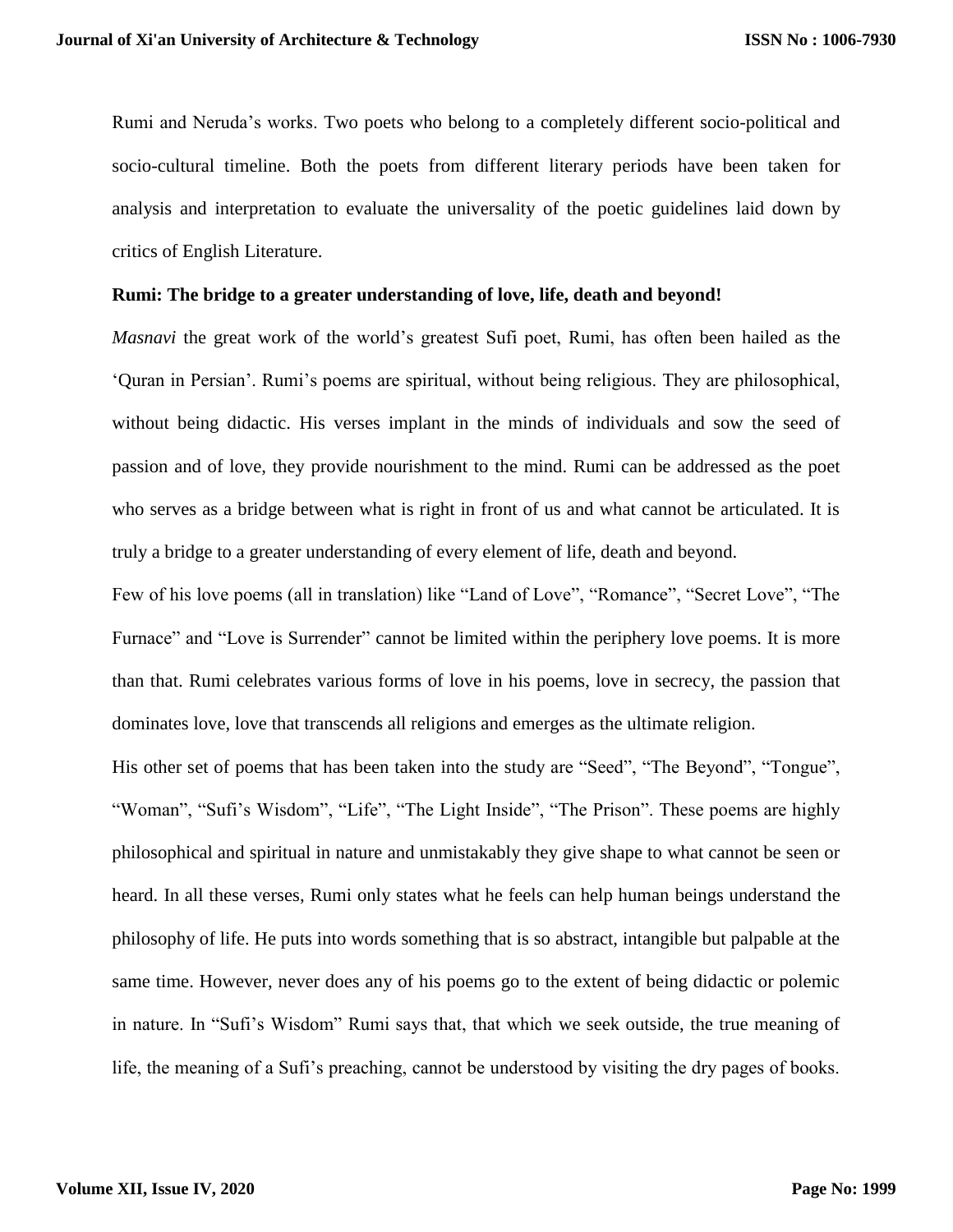It can only be understood by probing deep inside our own minds which is white as snow, untainted and pure.

Rumi's genius lies in being able to convey the greatest wisdom without any exhaustion. His verses seem to come spontaneously to him without any speck of inhibition or a moment of doubt. Rumi is one of those poets, born in a completely unrelatable age of the  $13<sup>th</sup>$  century when seen in contrast to the contemporary times, whose poems are highly relevant across all timelines. His take on love, life, death and spirituality is incomparable and are of a different level. Rumi is also one of those very few poets who is able to condense all the wisdom of life and death and distill them in few lines. He proves, in much contrast to our great English poets, that one does not need to go on writing lengthy poems or try hard to reach something with their poems in order to be hailed as a true poet.

Coleman Barks, the translator of some of Rumi's poems notes in "Rumi: Bridge to The Soul" that "Rumi devotes a lot of attention to silence…It is truly one of the mysteries that flow through him. No other poet pays such homage to silence". He also states that when Rumi was once told that it is strange that he talks so much about silence, Rumi had answered, "The radiant one inside me has never said a word". There is truly no poet who could articulate silence the way Rumi did.

#### **Neruda on Love, Despair and Political Consciousness**

"In his work, a continent awakens to consciousness", wrote the Swedish Academy on Neruda in bestowing Neruda with the Nobel Prize. Critics and scholars have noted that Pablo Neruda, the Chilean poet, through his poems finds representation of many significant political events of the  $20<sup>th</sup>$  century. Pablo Neruda was is not to be mistaken as just a love poet, though he is most known and rose to national recognition after publishing his "Twenty Love Poems and A Song of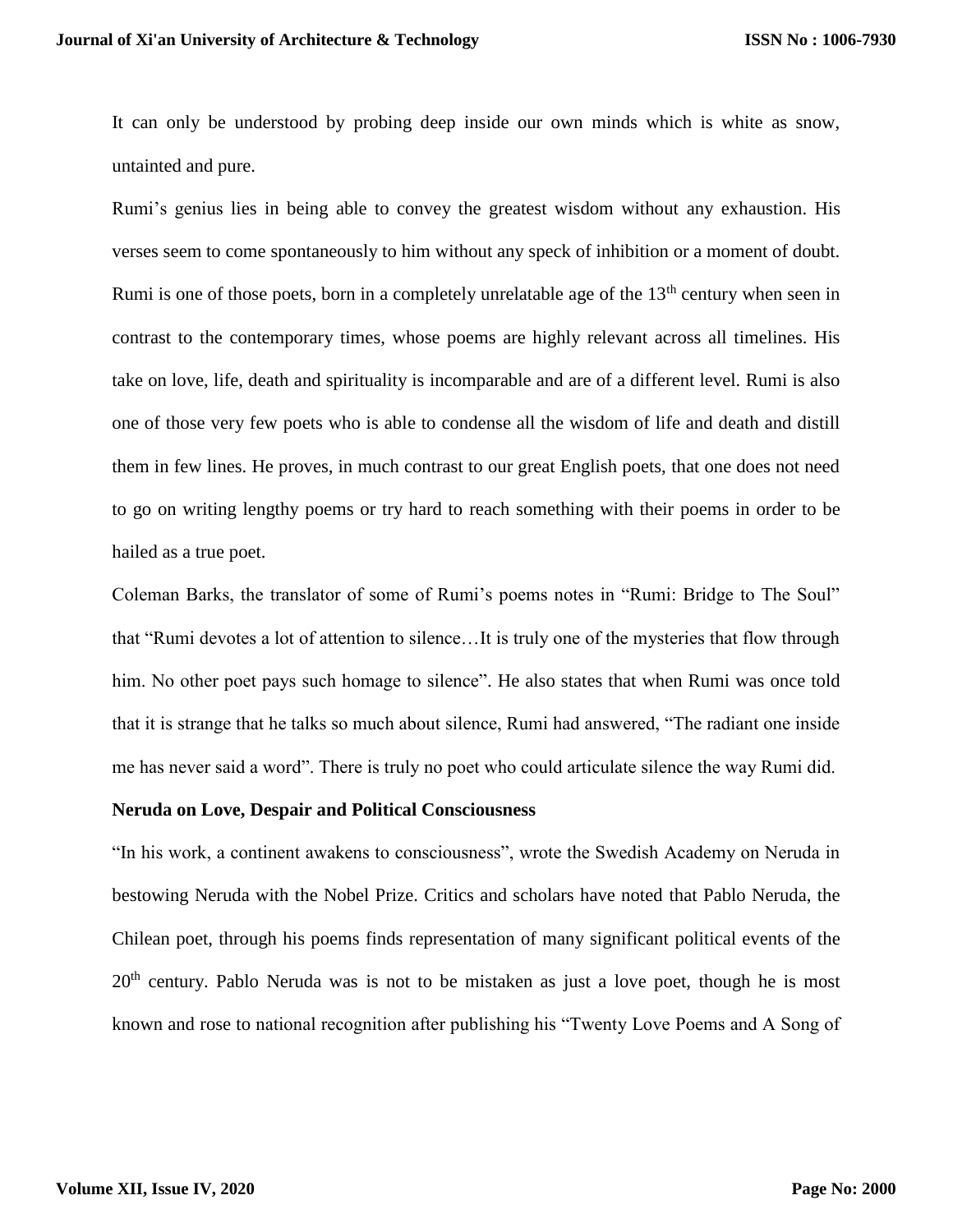Despair" in 1924, at the tender age of 20. Many consider him as 'people's poet', and a 'political poet' due to the vivid themes he touched upon through his poetry.

In his political poem "I am Explaining a Few Things", Neruda sympathizes with the Republican cause during the Spanish Civil War. The poem though begins with few images of flowers and nature, ends with "come and see the blood in the streets". This is not just true to this poem, but to almost all of his protest poems. It portrays a gruesome and a vivid picture of what war does to human life. There is no romanticizing of nature, but the real picture of the real world out in the open. A world that is full of conflicts, revolution and bloodshed. Going according to Wordsworth's statement that poems must be written about the simple things of life, and must derive inspiration from the beauty of nature, one may develop a difference of opinion in this context. If poets are the 'unacknowledged legislators of the world", the onus is also upon the poets to enlighten the human race. The world is not just lilies and meadows, but also bloodshed, poverty and hunger. Also, if one pays attention to the tone of the poem, it cannot be agreed upon that Neruda found peace and happiness out of war and bloodshed, as is argued by Shelley.

Neruda's range of poetry truly ran from exceedingly political poems of protest to the most passionate of love poems.

In Neruda's much celebrated love poem, "Tonight I Can Write", we come across a feeling of love, longing and loss. It is true that the poem is an undebatable masterpiece, one that fills the heart of a reader with passion. One that makes the reader find beauty amidst grief. However, it is not sure whether Neruda himself was in the happiest state of mind, or found happiness in his loss. "Because through nights like this one I held her in my arms/my soul is not satisfied that it has lost her.//Though this be the last pain that she makes me suffer and these the last verses that I write for her." ("Tonight I Can Write". Twenty Love Poems and A Song Of Despair)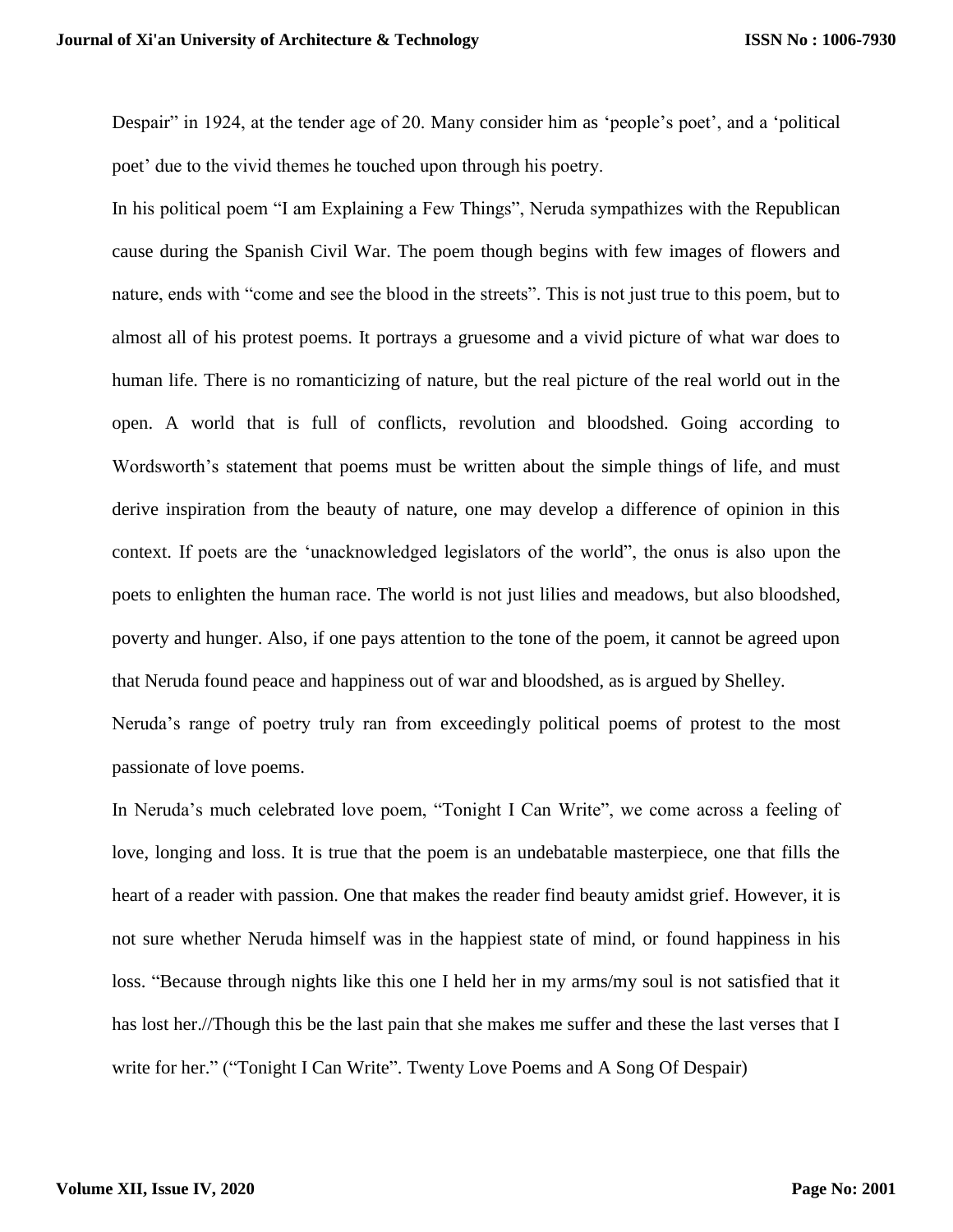These lines prove that there is an unquenchable thirst for passion, a longing for the completion of the love affair and deep sorrow for the loss of the loved one.

In Neruda's "A Song Of Despair" too, we find a similar tone. Though the poem is an out and out love poem, it also celebrates despair and pangs of separation in a way that is possible only by Neruda. He says in the final lines of the poem, "It is the hour of departure. / Oh abandoned one".

# **Conclusion:**

To put Rumi and Neruda under microscopic investigation to decode what they have tried to convey through their poems, is an injustice to the poems. It not only spoils the beauty of the poems, but it also makes it difficult to give any one interpretation to the poems. There is no one way to understand Rumi. However, in order to understand the vastness of knowledge and ideas that Rumi imparts, one has to completely surrender their self to him and allow his poems to serve as a guiding light to the greatest meaning of birth and death - the cycle of life. Neruda gives one the feeling of being in an eternal limbo, of a feeling of being lost in a land where time itself is suspended. Thus, it is nothing less than a herculean task to compartmentalize these two poets from different time and culture in any one specific genre.

Both Rumi and Neruda, become the torch-bearers or the guiding spirits to the society as pointed out by Sydney in his theories on Poets. Rumi through his works serves a greater purpose to understand one's soul, whereas, Neruda through his protest poems enlightens a greater mass with reference to the modern-day issues. Both of these poets communicate a greater order of truth by establishing a greater understanding of the society around us. In their own terms, without confining themselves to any limitations of the society, both Rumi and Neruda have redefined human understanding of the simplest aspects of life. Their poetry certainly touches upon the underlying philosophy of one's life. Neruda's simple usage of language to convey the greater